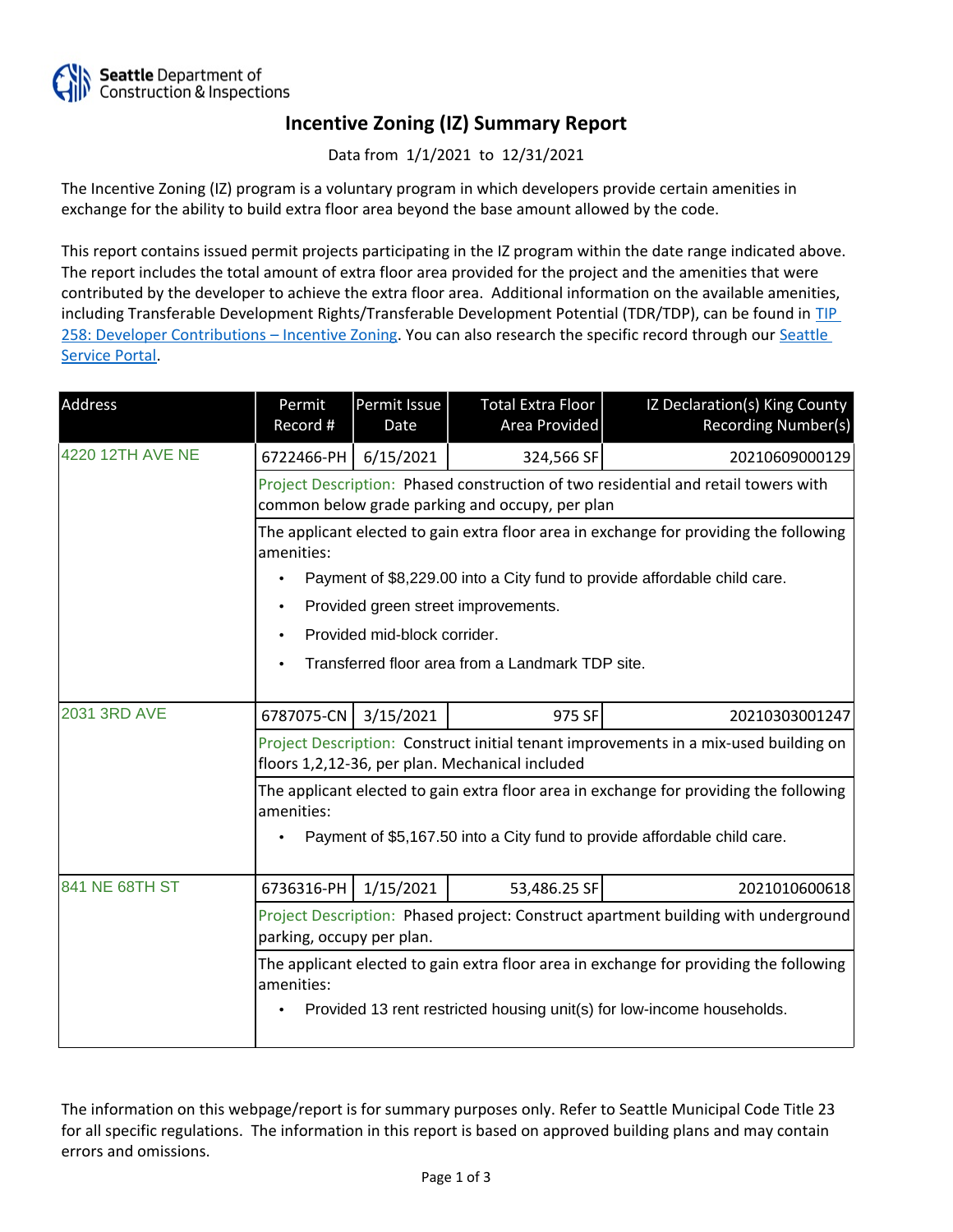

## **Incentive Zoning (IZ) Summary Report**

## Data from 1/1/2021 to 12/31/2021

| Address              | Permit<br>Record #                                                                                                                                                   | Permit Issue<br>Date | <b>Total Extra Floor</b><br>Area Provided | IZ Declaration(s) King County<br><b>Recording Number(s)</b> |  |  |
|----------------------|----------------------------------------------------------------------------------------------------------------------------------------------------------------------|----------------------|-------------------------------------------|-------------------------------------------------------------|--|--|
| 6300 9TH AVE NE      | 6654424-CN                                                                                                                                                           | 4/16/2021            | 34,085 SF                                 | 20210604001109                                              |  |  |
|                      | Project Description: Construct new apartment building with below-grade parking,<br>occupy per plan (shoring and excavation under 6684263-CN).                        |                      |                                           |                                                             |  |  |
|                      | The applicant elected to gain extra floor area in exchange for providing the following<br>amenities:                                                                 |                      |                                           |                                                             |  |  |
|                      | Provided 9 rent restricted housing unit(s) for low-income households.                                                                                                |                      |                                           |                                                             |  |  |
| 2505 BEACON AVE S    | 6532922-CN                                                                                                                                                           | 3/11/2021            | 18,368 SF                                 | 20210126001665                                              |  |  |
|                      | Project Description: Construct new mixed-use residential building, occupy per plan.                                                                                  |                      |                                           |                                                             |  |  |
|                      | The applicant elected to gain extra floor area in exchange for providing the following<br>amenities:                                                                 |                      |                                           |                                                             |  |  |
|                      | Provided 7 rent restricted housing unit(s) for low-income households.                                                                                                |                      |                                           |                                                             |  |  |
| 4515 BROOKLYN AVE NE | 6691462-PH                                                                                                                                                           | 4/13/2021            | 136,751 SF                                | 20210407002450                                              |  |  |
|                      | Project Description: Phased project: Construct a multifamily high-rise building with<br>retail and parking, and occupy per plan.                                     |                      |                                           |                                                             |  |  |
|                      | The applicant elected to gain extra floor area in exchange for providing the following<br>amenities:                                                                 |                      |                                           |                                                             |  |  |
|                      | Provided green street improvements.                                                                                                                                  |                      |                                           |                                                             |  |  |
|                      | Provided green street setbacks.                                                                                                                                      |                      |                                           |                                                             |  |  |
|                      | Provided neighborhood open space.                                                                                                                                    |                      |                                           |                                                             |  |  |
| 1150 Eastlake AVE E  | 6723237-PH                                                                                                                                                           | 5/21/2021            | 93,034 SF                                 | 20210507001051                                              |  |  |
|                      | Project Description: Phased project: Construct an office and lab commercial building<br>with other ground floor commercial and underground parking, occupy per plan. |                      |                                           |                                                             |  |  |
|                      | The applicant elected to gain extra floor area in exchange for providing the following<br>amenities:                                                                 |                      |                                           |                                                             |  |  |
|                      | Payment of \$335,623.38 into a City fund to provide affordable child care.<br>٠                                                                                      |                      |                                           |                                                             |  |  |
|                      | Purchased 34 Regional Development Credits to preserve private forest or rural<br>property in King County.                                                            |                      |                                           |                                                             |  |  |

The information on this webpage/report is for summary purposes only. Refer to Seattle Municipal Code Title 23 for all specific regulations. The information in this report is based on approved building plans and may contain errors and omissions.